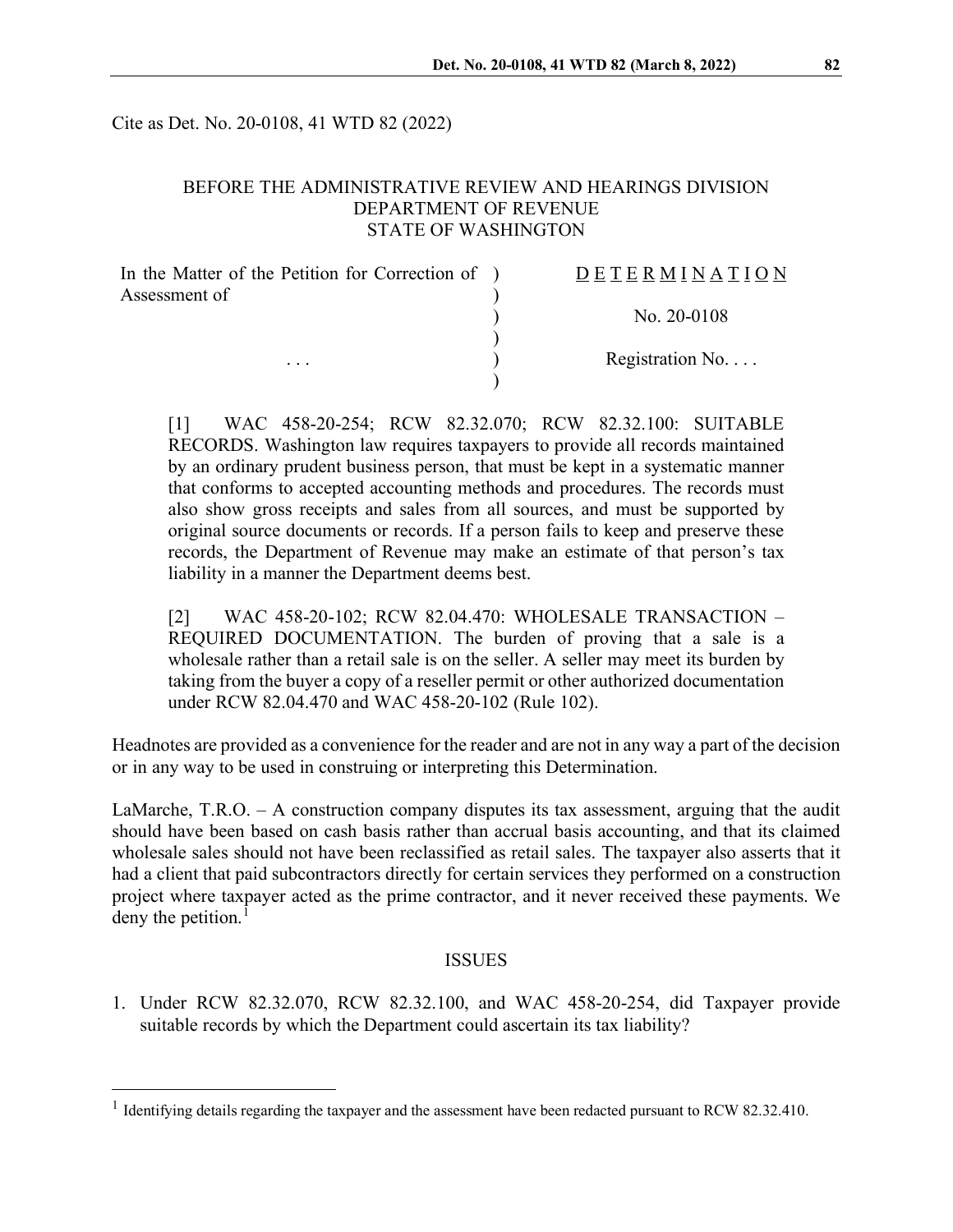2. Under RCW 82.04.470 and WAC 458-20-102, has Taxpayer shown that certain sales were made at wholesale?

#### FINDINGS OF FACT

. . . (Taxpayer) is a general contractor that specializes in improvements for commercial tenants. In Audit No. . . . , the Department of Revenue's (Department) Audit Division (Audit) examined Taxpayer's business activities for the period from January 1, 2013, through March 31, 2017.

Taxpayer did not provide documents to support its reported excise tax liability in response to Audit's initial requests, so a summons was issued on August 11, 2017, that requested federal income tax returns, monthly bank statements, quarterly workpapers used to file excise tax returns, a QuickBooks backup copy, sales invoices, and purchase invoices.

Taxpayer provided the federal income tax returns and a QuickBooks portable copy on August 29, 2017. The QuickBooks portable copy, however, could not be opened and used due to an update that needed to happen on the business's QuickBooks program. No other records were provided at that time in response to the summons.

Taxpayer's bookkeeper brought her laptop to a Department field office on May 10, 2018, to print QuickBooks reports that could be used for the audit review. However, she was unable to access the QuickBooks file on her laptop. The auditor offered to drive out to the business location to help pull the QuickBooks reports, but Taxpayer declined his offer. For this reason, QuickBooks records were not used in the original assessment.

The auditor states that the original assessment used Taxpayer's federal returns for an income reconciliation and to estimate the use tax due. The disallowed amount of wholesaling transactions was based on Taxpayer's filed excise tax returns. Based on these limited records, the Department issued the original assessment, Document No. . . . , on June 25, 2018, which totaled \$. . . . The total consisted of \$. . . in tax (\$. . . in retail sales tax; \$. . . in use tax; \$. . . in Retailing business and occupation (B&O) tax; a credit of \$. . . in Wholesaling B&O tax); \$. . . in interest; and \$. . . in penalties.

After receiving the assessment, Taxpayer provided additional records, and the audit was reopened, and a post-assessment adjustment (PAA) was prepared. One of the records provided was a working QuickBooks file, however the auditor's review of the file using an audit trail function showed that several invoices had been deleted from the file a few days before it was provided. Additional documentation, however, indicated that this was generally due to Taxpayer's misunderstanding of the records needed for the Audit Period. All but one of the invoices which had been deleted from QuickBooks were either outside of the Audit Period or were shown to be for out-of-state construction jobs.<sup>[2](#page-1-0)</sup> However, one invoice, Invoice  $\dots$  [A], was deleted from QuickBooks, but fell

<span id="page-1-0"></span><sup>&</sup>lt;sup>2</sup> Audit notes that the out-of-state jobs may have been confused with wholesale sales, and there may be some confusion about sales tax liability for government jobs. The Department offers many resources to taxpayers to assist them with their taxes and tax questions, including by telephone at (360) 705-6705 or at its website at www.dor.wa.gov. The Department can also give taxpayers written advice that is binding on the Department about how certain activities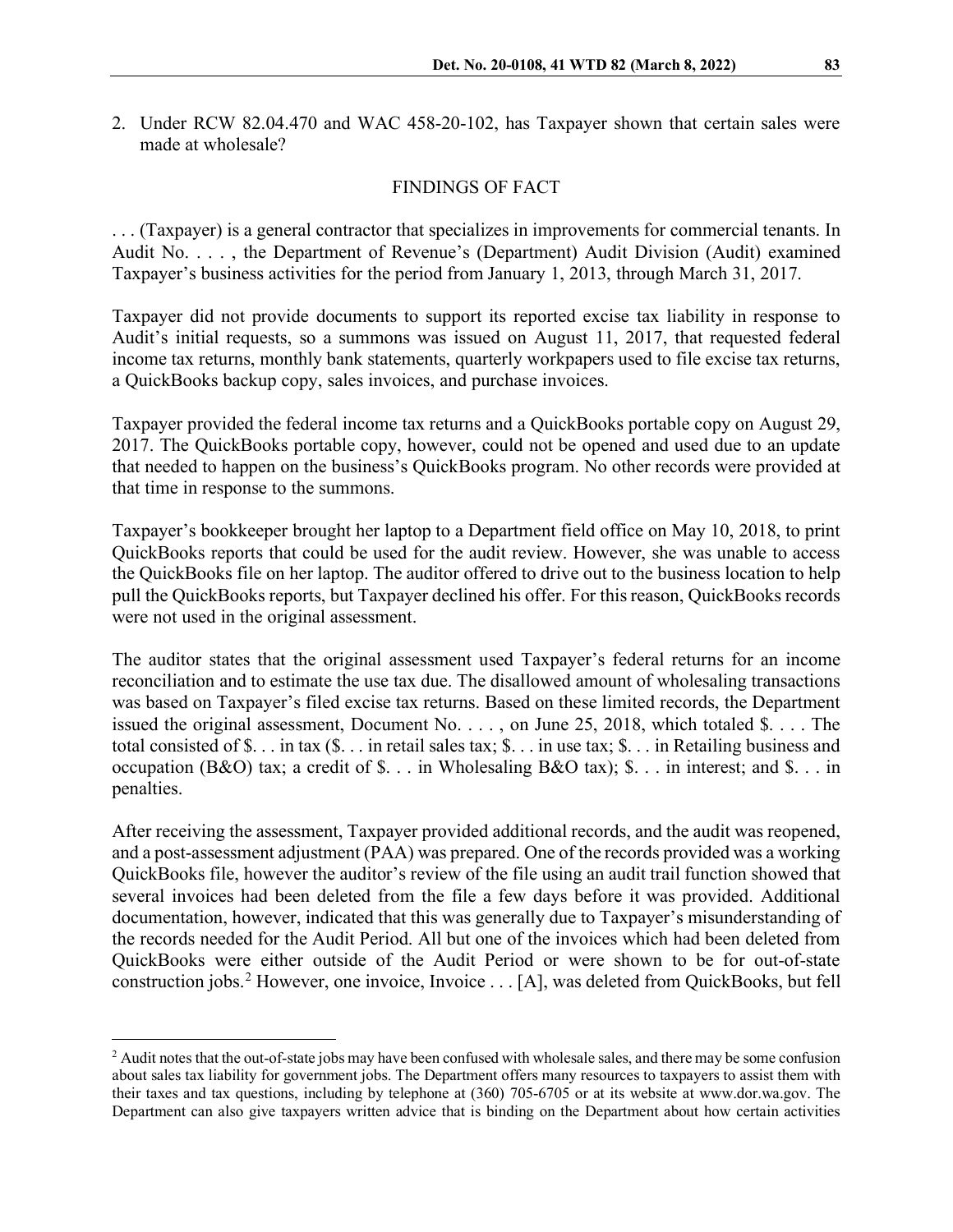within the Audit Period. Invoice . . . [A] was for certain construction activities provided under a contract with  $\dots$ , LLC  $(\dots$  [Corporation]), which we will discuss below.

**Wholesale sales.** Wholesale sales were apparently posted on a cash basis, and Audit used those cash basis figures when computing the assessment. Audit reclassified claimed wholesale sales as retail sales in cases where Taxpayer could not provide evidence, including reseller permits, to support their wholesale nature.

**Invoice . . . [A].** Taxpayer asserts that a certain customer made direct payments to subcontractors, but Taxpayer did not supply documentation to support this assertion. However, Taxpayer sent an email on January 8, 2019, that indicated the payment to subcontractors was in relation to the ... [Corporation] contract. Taxpayer states in the January 8 email, "The customer paid the subs direct with a three party check. The money never ran through our company because of this so we deducted the amount paid to the customer."

Audit interpreted this to be referring to Invoice . . . [A] for the . . . [Corporation] project. Audit explained its interpretation of the email in the Auditor's detail of differences and in Audit's response to the petition, both of which were sent to Taxpayer, and Taxpayer has not challenged or corrected this interpretation.

However, Taxpayer has not provided proof that the sales tax was paid by . . . [Corporation]. The . . . [Corporation] contract names Taxpayer as the prime contractor, and in Section 2, states that the cost of labor, materials, equipment, supplies, and all payments made to subcontractors and suppliers, are included in the contract price. In an untitled attachment on page 19 of the ... contract, the taxable amounts and sales tax for the job are listed by line item. The total taxable amount listed in the contract was \$. . . and the associated sales tax was \$. . . .

Audit found that Taxpayer had actually posted sales tax amounts from Invoice . . . [A] in its deleted QuickBooks entries. Audit determined the most accurate figures would be listed on the version of Invoice . . . [A] that existed before Taxpayer initially deleted the entry in QuickBooks. The invoice amounts for the earlier invoice were posted in QuickBooks as \$. . . in taxable income and \$. . . in sales tax, which Audit used as the basis for assessing retail sales tax and Retailing B&O tax on the [Corporation] transaction.

**Sales Tax Payable account reconciliation**. Audit found the information provided to be somewhat unreliable, and estimated the sales tax due. The auditor states that the Sales Tax Payable account on Taxpayer's QuickBooks account shows \$. . . in sales tax posted. The auditor calculated that if the transactions during the Audit Period had been posted in that account on a cash basis, as Taxpayer argues, this would result in a slightly higher number,  $\S$ ....

Taxpayer also provided an Excel workbook which contained a QuickBooks summary and a bank deposit analysis. The summary showed \$. . . in sales tax collected on a cash basis, and the bank deposit analysis showed \$. . . collected on a cash basis. Audit determined that the QuickBooks records would be more reliable, since the Excel spreadsheet was derived from those records. Audit

should be treated for tax purposes. Information on this letter ruling process can be found on the website, or provided via phone at the number previously listed.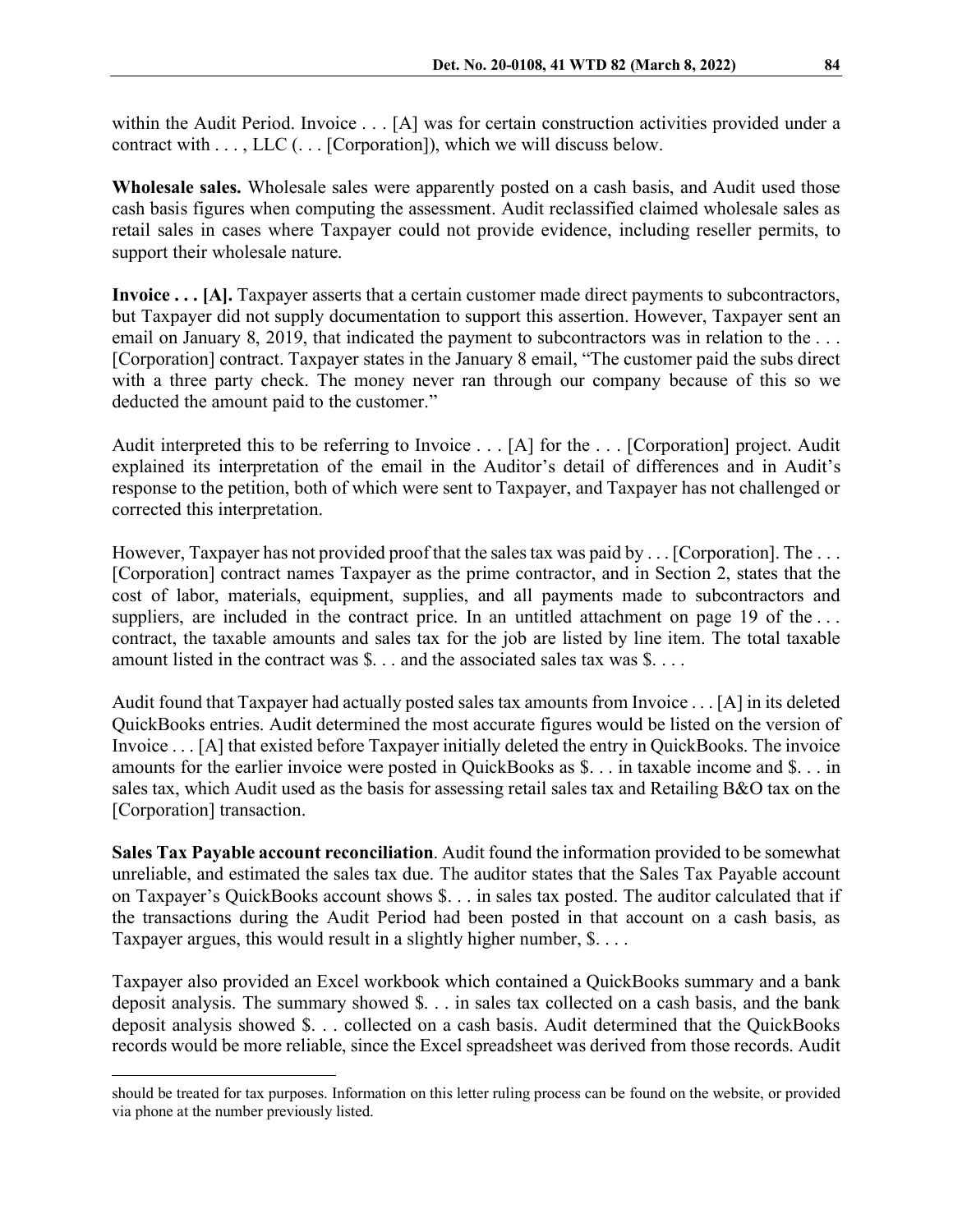considered to be immaterial the small difference that resulted from treating the Sales Tax Payable account as a cash basis account, rather than an accrual basis account. QuickBooks indicated that the Sales Tax Payable account was based on the accrual basis method, and Audit decided to use the \$. . . figure [approximately \$1,000 greater than the QuickBooks summary] shown in the account.

Audit states that the income reconciliation used for the PAA, rather than relying on federal tax returns, as in the original assessment, was based instead on the sales tax reconciliation of the QuickBooks entries. The wholesaling and use tax portions of the audit remained unchanged because no suitable records were provided to support any adjustments.

. . . Taxpayer received a revised explanation of the balance due in a letter from the Department sent via secure email on March 11, 2019, which stated that the adjusted remaining balance on the account was \$. . . , with an extended due date of April 10, 2019. The balance on March 11, 2019, consisted of \$... in tax, \$... in penalties, and \$... in interest.<sup>[3](#page-3-0)</sup> Taxpayer did not pay the assessment, and filed a petition for review.

## ANALYSIS

#### **1. Retail sales**

Retail sales are subject to Retailing B&O tax under RCW 82.04.250. Retail sales are also subject to retail sales tax under RCW 82.08.020. RCW 82.04.050 includes in the definition of retail sale, the sale of or charge made for labor and services rendered in respect to the cleaning or improving of tangible personal property of or for consumers. RCW 82.04.050(2)(a). RCW 82.04.050(2)(b) also includes in the definition of retail sale, the "repairing, decorating, or improving of new or existing buildings or other structures under, upon, or above real property of or for consumers." Except with regard to its claimed wholesale sales, which we will discuss later, there is no dispute that Taxpayer's construction activities are retail sales.

RCW 82.08.050 requires buyers to pay retail sales tax to the seller, who in turn must report and remit this tax to the Department; sellers are liable for the amount of any unpaid tax. RCW 82.08.050(1)-(6). Under RCW 82.08.050 and WAC 458-20-217, retail sales tax shall be deemed held in trust by the seller until paid to the Department.

RCW 82.32.070 requires every person liable for payment of excise taxes to keep and preserve for a period of five years, suitable records as may be necessary to determine the person's tax liability. The law also requires the person to make those records open for examination at any time by the Department of Revenue. *Id.*

WAC 458-20-254, the Department's record keeping rule, states that suitable records include copies of all federal income tax and state tax returns, books, records and invoices. *Id.* These records must show:

<span id="page-3-0"></span><sup>&</sup>lt;sup>3</sup> We note that a payment of \$... with an effective date of August 18, 2017, was posted March 1, 2019, and a second payment of \$. . . was made on the account on December 31, 2019.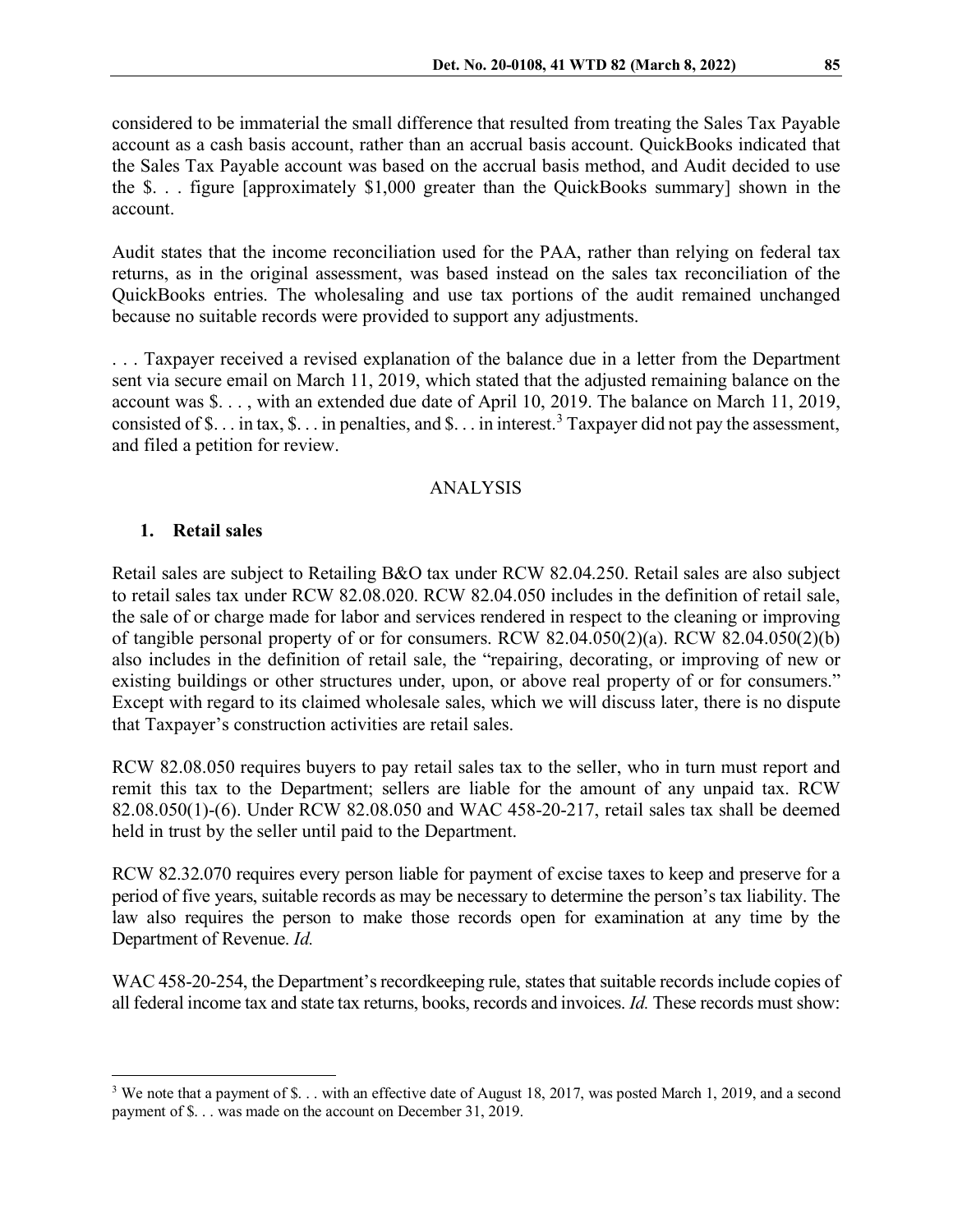- 1. The amounts of gross receipts and sales from all sources, however derived, including barter or exchange transactions, whether or not such receipts or sales are taxable, and must be supported by original source documents or records, such as purchase invoices, sales invoices, contracts, and such other records as may be necessary to substantiate gross receipts and sales, and
- 2. The amounts of all deductions, exemptions, or credits claimed through supporting records or documentation required by statute or administrative rule, or other supporting records or documentation necessary to substantiate the deduction, exemption, or credit.

#### WAC 458-20-254(3)(b).

If a taxpayer fails to keep and preserve suitable records, then RCW 82.32.100(1) provides that the Department "shall proceed, in such manner as it may deem best, to obtain facts and information on which to base its estimate of the tax." Thus, in the absence of suitable records, the Department has the authority to estimate tax liability based on the available information "as it may deem best." RCW 82.32.100(1-2).

Here, the Department made many requests for records, namely federal income tax returns, monthly bank statements, quarterly workpapers used to file excise tax returns, a QuickBooks backup copy, sales invoices, and purchase invoices. Taxpayer only provided records after the Department issued a summons, after which it provided only its federal tax returns and its QuickBooks records, which, as we discuss above, could not be accessed. Because Audit did not have suitable documents, it was authorized under RCW 82.32.100 to make an estimate, which it did based on unexplained gross income reconciliation differences from the federal tax returns. Additionally, due to lack of documentation, wholesale sales were reclassified to retailing, and use tax was estimated for the Audit Period.

After the initial assessment was issued, Taxpayer did come forth with additional records, including bank statements, and QuickBooks records that, this time, could be accessed. Although the QuickBooks records had been altered in some cases, Audit was able to retrieve historical entries, and compare them with Taxpayer's bank records, invoices, the . . . [Corporation] contract, and tax returns from which it prepared the PAA.

As mentioned above, Audit noted that the QuickBooks Sales Tax Payable account was designated as an accrual basis account, and chose the \$. . . in sales tax posted, rather than treating the account as a cash basis account, as Taxpayer insisted, which would have slightly increased the tax due.

We note that Taxpayer's argument that it used cash basis accounting appears to be based on the premise that accrual basis accounting would result in less sales tax due. However, WAC 458-20- 199 (Rule 199), the Department's rule that addresses cash and accrual basis accounting, requires taxpayers using an accrual basis to report and pay sales tax in the period where the sale was made even if they have not yet received payment. Retail sales tax is held in trust by the seller, and must be remitted to the Department in the same period it is posted or collected. RCW 82.08.050; Rule 199. Thus, sales tax represented in the amounts posted in the Sales Tax Payable account, regardless of what accounting method is used, must be timely reported and paid.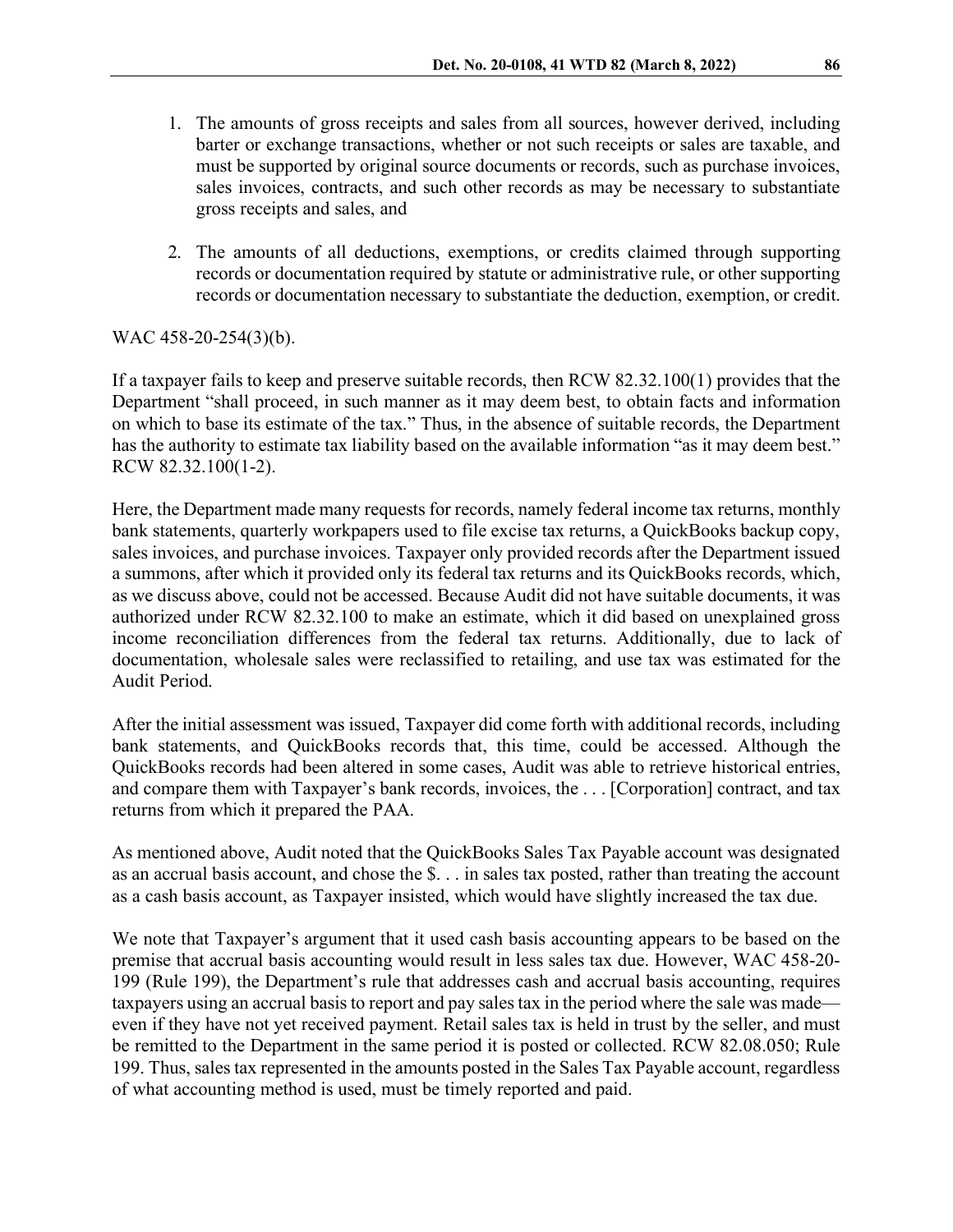With regard to the invoice that did not initially appear in QuickBooks, Invoice . . . [A], Audit used Taxpayer's original and unaltered QuickBooks entries for that transaction. Taxpayer asserts that . . . [Corporation] paid the sales tax on some transactions, and states in the January 8, 2019, email mentioned above, "The customer paid the subs direct with a three-party check. The money never ran through our company because of this so we deducted the amount paid to the customer."

If . . . [Corporation] is the customer Taxpayer refers to in the email, as Audit presumed, Taxpayer is listed in the . . . [Corporation] contract as the prime contractor, and money from the gross amount of the contract would be subject to sales tax. *See* WAC 458-20-170 (Rule 170). This would most likely be accounted for in the audit, since the audit was based on what Taxpayer posted in QuickBooks, deposited into its bank accounts, and reported on its state and federal tax forms. If transactions Taxpayer posted included sales tax amounts that were actually paid by . . . [Corporation], or were altered to account for non-payment, it is Taxpayer's burden under Rule 254 and RCW 82.32.070(1) to provide suitable records to show this, which it has not done.

We find that Audit's approach was reasonable, given that it was based almost entirely on Taxpayer's own records. To the extent that Audit had to estimate, it was due to Taxpayer's failure to provide suitable records as required under RCW 82.32.070 and Rule 254. Based on the foregoing, we deny the petition as to this issue.

# **2. Wholesale sales**

Rule 170 is the rule covering the construction industry. Rule  $170(3)(a)$  provides that "Prime" contractors" are taxable under the retailing B&O tax classification and subject to retail sales tax, and "subcontractors" under the wholesaling B&O tax classification upon the gross contract price. Rule 170 further defines a "prime contractor" as a person engaged in the business of performing construction work for consumers and a "subcontractor" as a person engaged in the business of performing a similar service for persons other than consumers, either for the entire work or a specific portion, thereof. *Id.*

Here, Taxpayer claims certain sales were made at wholesale.<sup>[4](#page-5-0)</sup> Sales are presumed to be at retail, and the seller has the burden of proving that a sale is a wholesale sale rather than a retail sale. RCW 82.04.470(1); WAC 458-20-102(5) (Rule 102). The seller may meet its burden of proof "by taking from the buyer, at the time of sale or a reasonable time after the sale as provided by rule of the department, a copy of a reseller permit issued to the buyer by the department under RCW 82.32.780 or 82.32.783." RCW 82.04.470(1).

Taxpayer did not meet the requirements of RCW 82.04.470(1), because it could not show a copy of a reseller's permit taken at the time of the disputed sales or within a reasonable time thereafter.

<span id="page-5-0"></span><sup>4</sup> See note 4.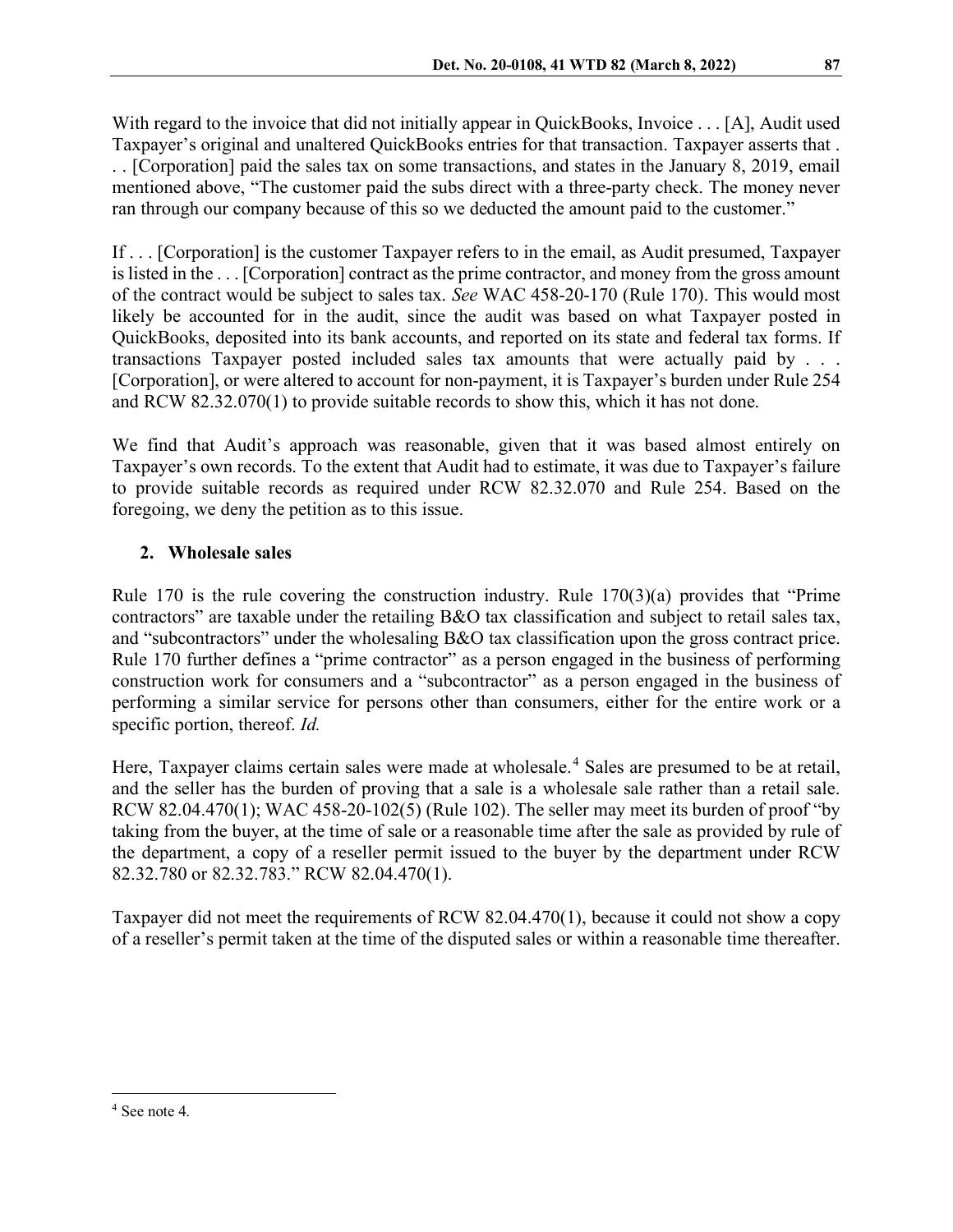The statute also provides Taxpayer other ways to substantiate the wholesale nature of its sales. RCW 82.04.470(2) states the following:

(2)(a) In lieu of a copy of a reseller permit issued by the department, a seller may accept from a buyer that is required to be registered with the department under RCW 82.32.030:

(i) A properly completed uniform exemption certificate approved by the streamlined sales and use tax agreement governing board; or

(ii) Any other exemption certificate as may be authorized by the department and properly completed by the buyer.

(b) Certificates authorized under (a)(i) and (ii) of this subsection (2) must include the reseller permit number issued by the department to the buyer.

(c) A seller who accepts exemption certificates authorized in (a) of this subsection (2) is not required to verify with the department whether the buyer is required to be registered with the department under RCW 82.32.030. Nothing in this subsection (2)(c) may be construed to modify any of the provisions of RCW 82.08.050.

RCW 82.04.470(2)(a)-(c). Similarly, in circumstances where a buyer is *not* required to be registered with the Department, the statute provides the following:

(3)(a) In lieu of a copy of a reseller permit issued by the department, a seller may accept from a buyer that is not required to be registered with the department under RCW 82.32.030:

(i) A properly completed uniform sales and use tax exemption certificate developed by the multistate tax commission;

(ii) A properly completed uniform exemption certificate approved by the streamlined sales and use tax agreement governing board; or

(iii) Any other exemption certificate as may be authorized by the department and properly completed by the buyer.

(b) A seller who accepts exemption certificates authorized in (a) of this subsection (3) is not required to verify with the department whether the buyer is not required to be registered with the department under RCW 82.32.030. Nothing in this subsection (3)(b) may be construed to modify any of the provisions of RCW 82.08.050.

RCW 82.04.470(3)(a) and (b).

Here, however, Taxpayer did not provide any of the evidence required under RCW 82.04.470 and Rule 102 to verify that its claimed sales were made at wholesale. Accordingly, we must deny the petition as to this issue.